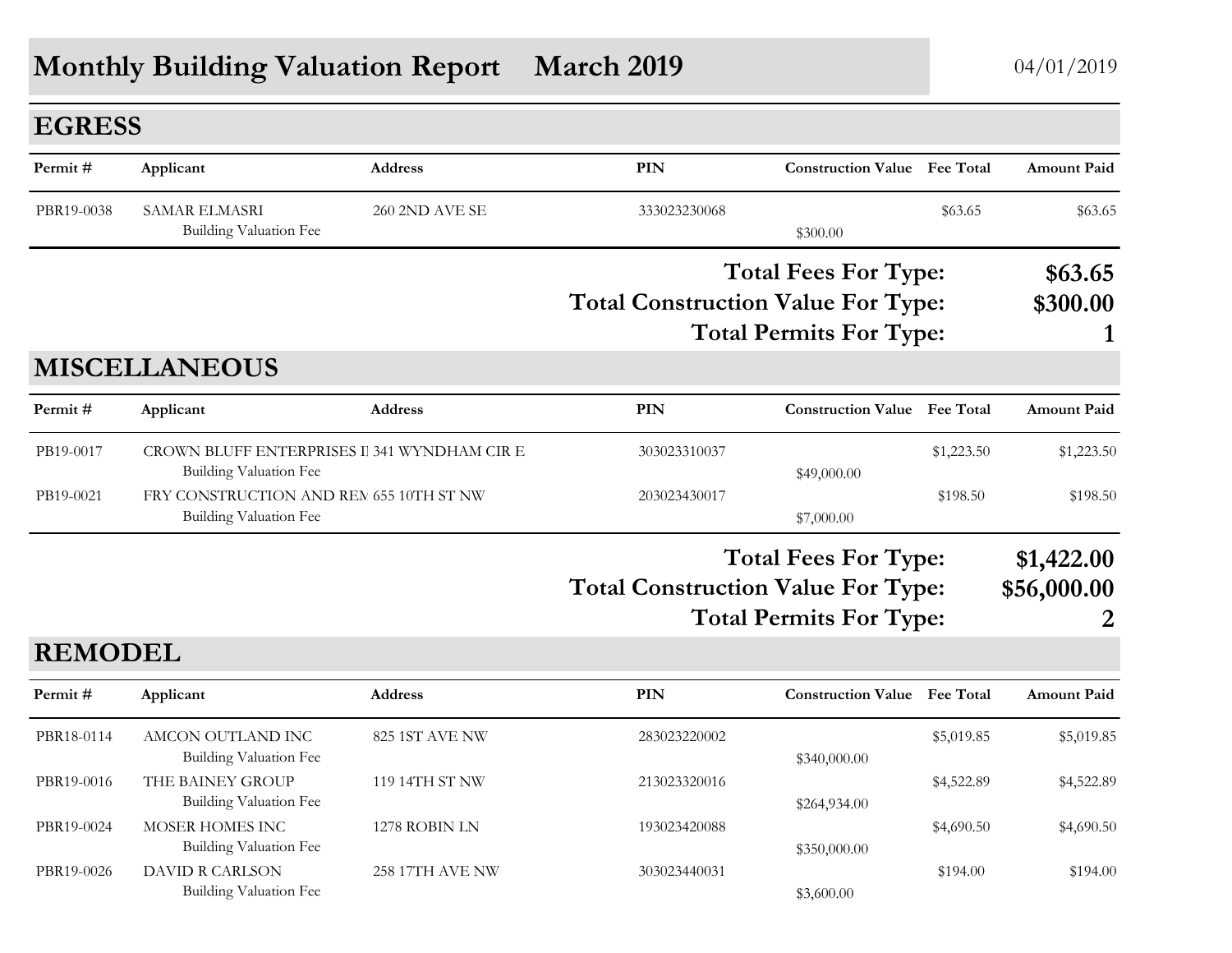| PBR19-0028 | RESTORATION PROFESSIONAL 1775 OLD HIGHWAY 8 NW<br><b>Building Valuation Fee</b> |                      | 213023220017                              |                                                               | \$131.60         | \$131.60                            |
|------------|---------------------------------------------------------------------------------|----------------------|-------------------------------------------|---------------------------------------------------------------|------------------|-------------------------------------|
| PBR19-0029 | KATHLEEN KOSKA<br>Building Valuation Fee                                        | 201 CLEVELAND AVE SE | 333023230124                              | \$1,500.00<br>\$3,000.00                                      | \$177.50         | \$177.50                            |
| PBR19-0030 | RINGLER CONSTRUCTION & RI 439 10TH AVE NW<br>Building Valuation Fee             |                      | 293023310012                              | \$17,750.00                                                   | \$583.13         | \$583.13                            |
| PBR19-0031 | PROTIME CONSTRUCTION<br><b>Building Valuation Fee</b>                           | 232 KIMBERLY DR      | 303023440048                              | \$5,000.00                                                    | \$232.50         | \$232.50                            |
| PBR19-0034 | 24 RESTORE<br><b>Building Valuation Fee</b>                                     | 2713 RICE CREEK RD   | 183023340072                              | \$207,000.00                                                  | \$3,117.50       | \$3,117.50                          |
| PBR19-0036 | <b>CARL L GILLIES</b><br><b>Building Valuation Fee</b>                          | 275 KIMBERLY DR      | 303023440038                              | \$3,500.00                                                    | \$191.25         | \$191.25                            |
| PBR19-0040 | GERMUNDSON, THOMAS & CO 758 3RD AVE NW<br>Building Valuation Fee                |                      | 293023110039                              | \$4,000.00                                                    | \$143.00         | \$143.00                            |
|            | <b>REMODEL - BASEMENT</b>                                                       |                      | <b>Total Construction Value For Type:</b> | <b>Total Fees For Type:</b><br><b>Total Permits For Type:</b> |                  | \$19,003.72<br>\$1,200,284.00<br>11 |
| Permit#    |                                                                                 |                      | PIN                                       | <b>Construction Value</b> Fee Total                           |                  |                                     |
|            | Applicant                                                                       | <b>Address</b>       |                                           |                                                               |                  | <b>Amount Paid</b>                  |
| PBR19-0035 | <b>MARYKAY KLEIN</b><br>Building Valuation Fee                                  | 1430 7TH ST SW       | 323023330079                              | \$500.00                                                      | \$48.25          | \$48.25                             |
|            |                                                                                 |                      |                                           | <b>Total Fees For Type:</b>                                   |                  | \$48.25                             |
|            |                                                                                 |                      | <b>Total Construction Value For Type:</b> |                                                               |                  | \$500.00                            |
|            |                                                                                 |                      |                                           | <b>Total Permits For Type:</b>                                |                  |                                     |
| Roofing    |                                                                                 |                      |                                           |                                                               |                  |                                     |
| Permit#    | Applicant                                                                       | Address              | PIN                                       | <b>Construction Value</b>                                     | <b>Fee Total</b> | <b>Amount Paid</b>                  |
| PB19-0022  | ALL AROUND PROPERTY PRES. 1379 PIKE LAKE CT N<br><b>Building Valuation Fee</b>  |                      | 193023410014                              | \$11,050.00                                                   | \$290.53         | \$290.53                            |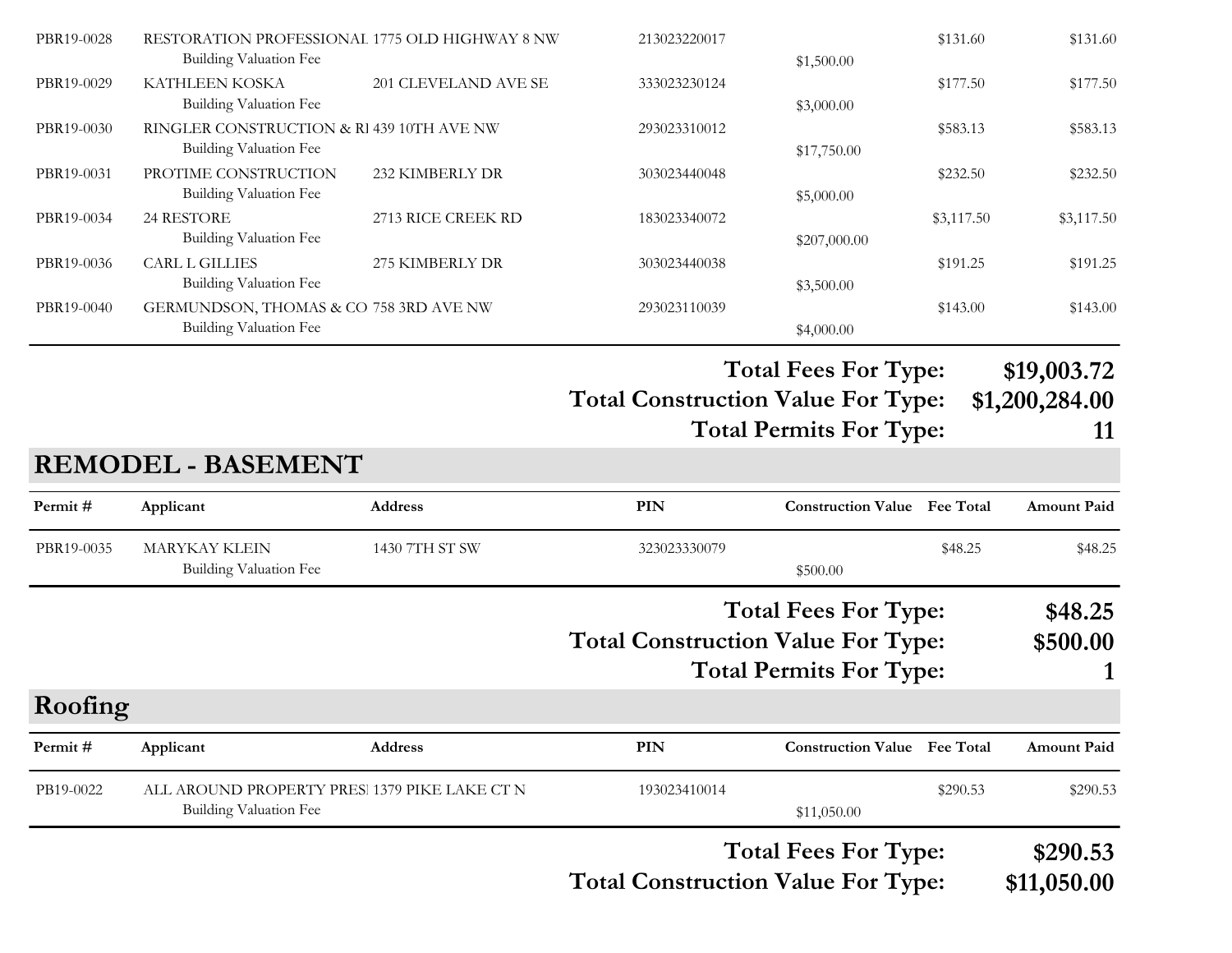**Total Permits For Type: 1**

**Siding**

| Permit#   | Applicant                                                                   | <b>Address</b>     | <b>PIN</b>                                                                  | <b>Construction Value Fee Total</b> |                  | <b>Amount Paid</b> |
|-----------|-----------------------------------------------------------------------------|--------------------|-----------------------------------------------------------------------------|-------------------------------------|------------------|--------------------|
| PB19-0024 | <b>ROOFS RUS</b><br><b>Building Valuation Fee</b>                           | 1225 BRIGHTON SQ   | 193023420129                                                                | \$4,641.00                          | \$161.32         | \$161.32           |
|           |                                                                             |                    | <b>Total Fees For Type:</b>                                                 |                                     |                  | \$161.32           |
|           |                                                                             |                    | <b>Total Construction Value For Type:</b><br><b>Total Permits For Type:</b> | \$4,641.00                          |                  |                    |
|           | <b>WINDOWS/DOORS</b>                                                        |                    |                                                                             |                                     |                  |                    |
| Permit#   | Applicant                                                                   | Address            | <b>PIN</b>                                                                  | <b>Construction Value</b>           | <b>Fee Total</b> | <b>Amount Paid</b> |
| PB19-0018 | RENEWAL BY ANDERSEN LLC 2201 THORNDALE AVE<br><b>Building Valuation Fee</b> |                    | 183023130017                                                                | \$19,250.00                         | \$438.63         | \$438.63           |
| PB19-0019 | RENEWAL BY ANDERSEN LLC 719 11TH AVE NW<br><b>Building Valuation Fee</b>    |                    | 293023210058                                                                | \$3,827.00                          | \$142.91         | \$142.91           |
| PB19-0020 | PELLA NORTHLAND<br>Building Valuation Fee                                   | 1963 ROCKSTONE LN  | 173023230024                                                                | \$4,168.81                          | \$161.08         | \$161.08           |
| PB19-0023 | RENEWAL BY ANDERSEN LLC 1754 18TH AVE NW<br><b>Building Valuation Fee</b>   |                    | 193023110037                                                                | \$24,182.00                         | \$531.09         | \$531.09           |
| PB19-0025 | RENEWAL BY ANDERSEN LLC 1794 17TH AVE NW<br>Building Valuation Fee          |                    | 193023110020                                                                | \$15,116.00                         | \$364.56         | \$364.56           |
| PB19-0026 | PELLA NORTHLAND<br><b>Building Valuation Fee</b>                            | 721 REDWOOD LN     | 303023210008                                                                | \$31,739.00                         | \$608.37         | \$608.37           |
| PB19-0027 | PELLA NORTHLAND<br>Building Valuation Fee                                   | 1401 BROOKSHIRE CT | 193023230028                                                                | \$9,492.52                          | \$253.75         | \$253.75           |

**Total Fees For Type: \$2,500.39**

**Total Construction Value For Type: \$107,775.33 Total Permits For Type: 7**

**Report Summary**

Population: All Records